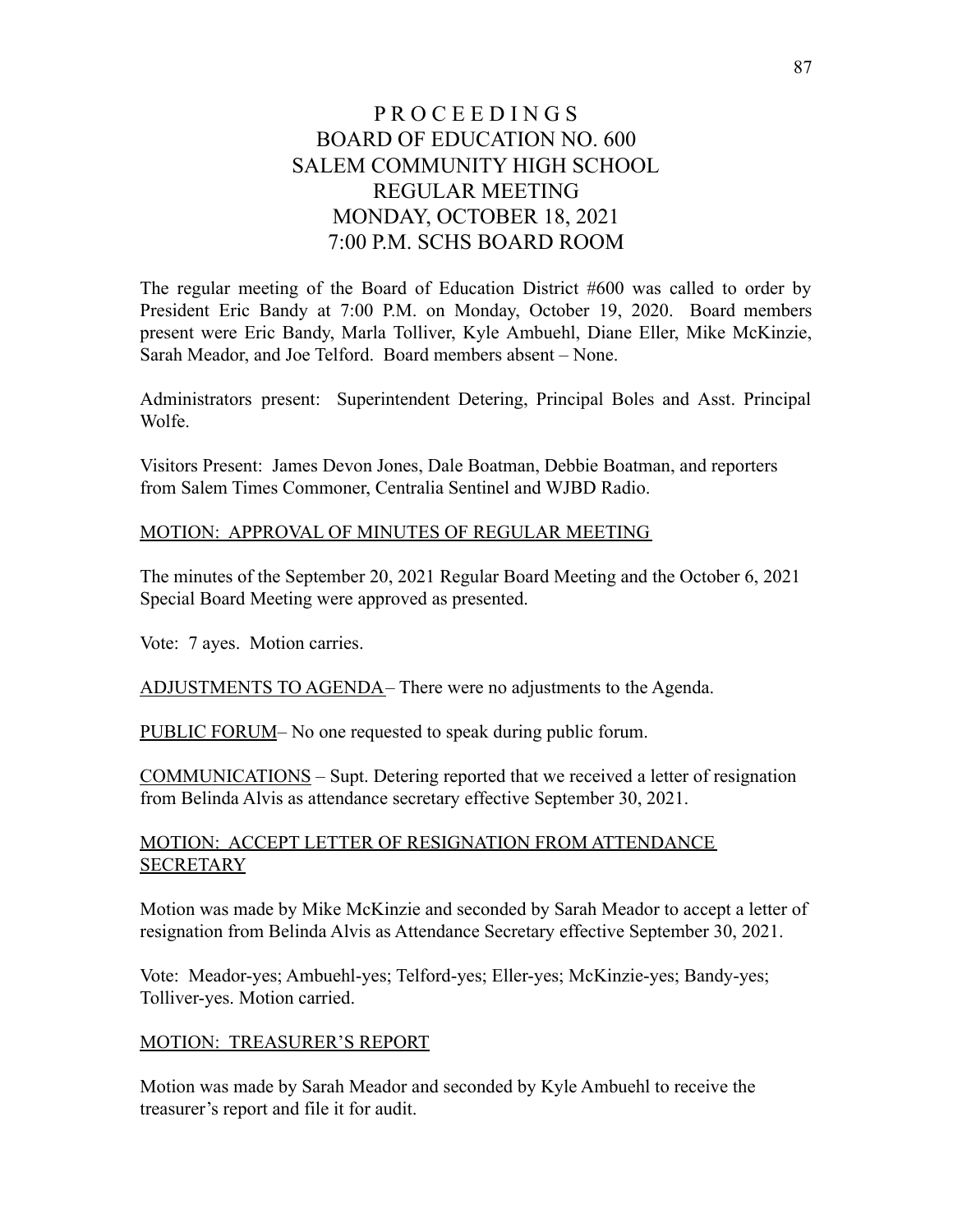Vote: Ambuehl-yes; Tolliver-yes; Meador-yes; Eller-yes; Bandy-yes; McKinzie-yes; Telford-yes. Motion carries.

## MOTION: APPROVAL OF BILLS

Motion was made by Mike McKinzie and seconded by Joe Telford to approve payment of the bills as presented.

Vote: Telford-yes; Tolliver-yes; Ambuehl-yes; Eller-yes; McKinzie-yes; Meador-yes; Bandy-yes. Motion carries.

# FIRST QUARTER FINANCIAL REPORT

Supt. Detering presented and reviewed the  $1<sup>st</sup>$  quarter financial report. Expenditures are at 11.14% and revenue is at 17.77%. Discussion was held. He reported the report looks substantially different that it has in years' past as we have the bond revenue and no expenditures yet. We also have the ESSER monies that have inflated both revenues and expenditures in the budget, but we have not received or spent any of the money yet. He stated that it is very difficult to project the budget because of changes to revenues and expenses due to Covid, bonds and summer projects.

# ADMINISTRATOR'S REPORTS

ASST. PRINCIPAL'S REPORT – Asst. Principal Wolfe presented the attendance report for the month of September, showing 92.23% ADA. He reported 133 contacts with 89 students; 57 general conferences with 52 students; 28 Crisis Classes given to 23 students; 19 after school detentions given to 17 students; 19 lunch detentions given to 16 students and 7 out of school suspensions for 6 students.

PRINCIPAL'S REPORT – Principal Boles reported: The end of  $1<sup>st</sup>$  quarter was October 15, and grade cards will be mailed this week; Peer Helpers sponsored a blood drive on October 15 resulting in over 60 units being donated. He thanked Jenny Knapp and Marianne Russell and the Peer Helpers for all their hard work; Fellow of Christian Athletes sponsored Fields of Faith on Wednesday, October 13.

Principal Boles reported Homecoming activities included dress up dates: Monday Pajama/Virtual Day, Tuesday Country or Country Club Day, Wednesday Class Clash Day, Thursday Old Timers' Day, and Friday Spirit Day. The girls had Powder Puff Football teams and the guys had Mighty Muscles Volleyball teams. The Senior class won 1<sup>st</sup> place in both competitions. The Homecoming football game was Friday, October 8 and the Homecoming dance was held off campus and A Fair Barn.

In sports, Principal Boles reported that the Boys' Soccer team set a new school record for wins as well as a new school record for goals scored set by Eli Davis. In Girls' Golf, we had 2 State qualifiers – Kenzie Anderson and Alyssa Paul. The last regular season football game with be this Friday at Charleston. He stated that winter sports will be starting up in a couple of weeks.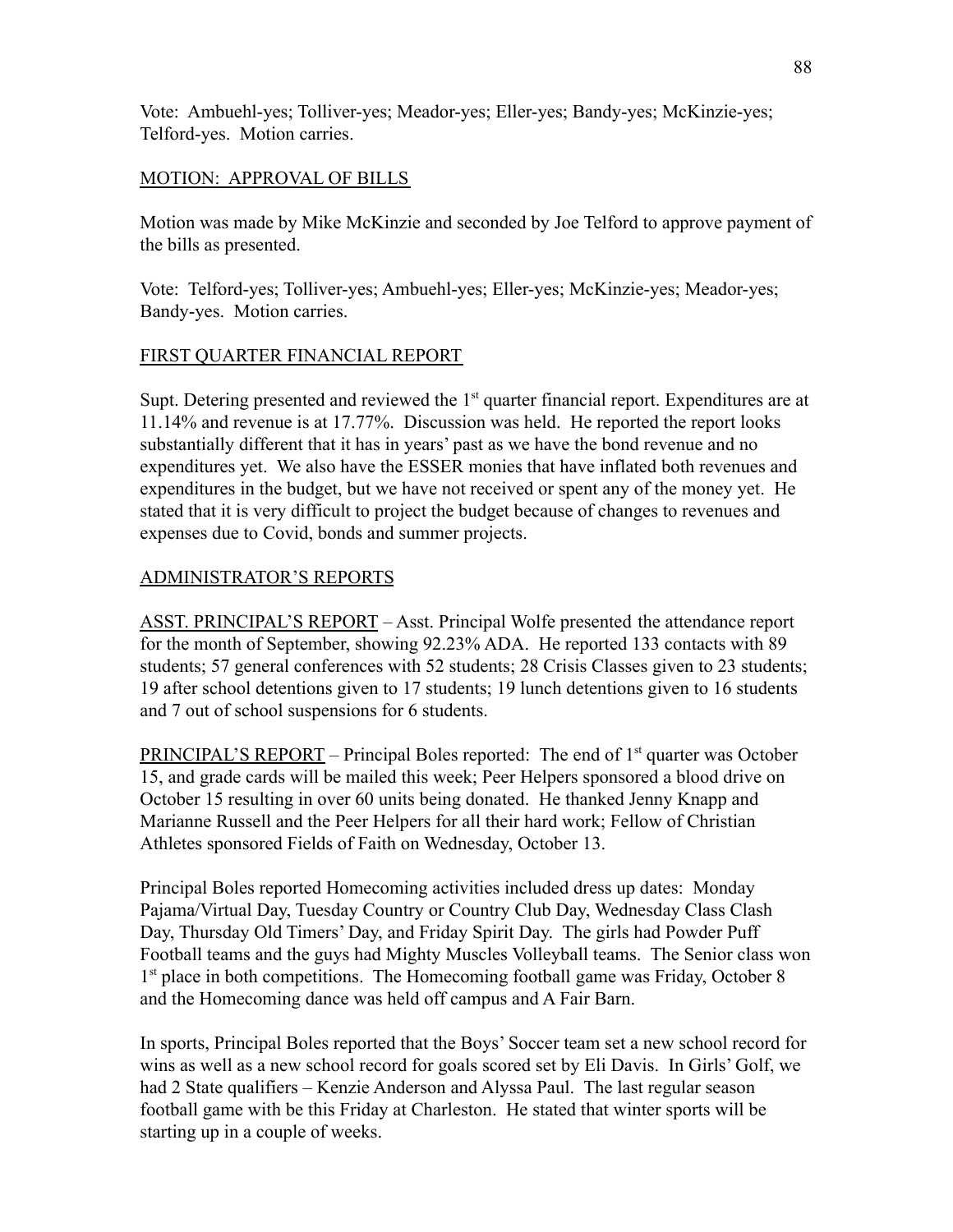SUPERINTENDENT'S REPORT –BONDS – Supt. Detering reported that the bond sale closed on Tuesday, October 12 and we have received the proceeds which will show in the October Treasurer's report. He stated that we are moving about half of the proceeds to a money market account with Marion County Savings Bank until we spend them this upcoming summer. Iuka State Bank had requested this as they did not want the entire 8.4 million. ESSER 2 and ESSER  $3$  – Supt. Detering reported that the ESSER 2 grant has been approved and the ESSER 3 grant of about 1.6 million has been submitted to ISBE. COVID19 UPDATE – Supt. Detering reported that we currently have 7 positive cases and 7 quarantined due to close contacts. Sarah Meador asked if we are still teaching online. Supt. Detering stated that we are doing live zoom only for those that are approved. As far as employees, we have 18 that have not been vaccinated and are being required to take weekly tests. Discussion was held.

#### MOTION: TO ENTER INTO CLOSED SESSION

Motion was made by Eric Bandy and seconded by Mike McKinzie to enter into Closed Session for the purpose of discussing closed session minutes, the employment, performance and compensation of specific personnel at 7:25 p.m.

Vote: McKinzie-yes; Tolliver-yes; Meador-yes; Bandy-yes; Eller-yes; Ambuehl-yes; Telford-yes. Motion carried.

### MOTION: RETURN TO OPEN SESSION

Motion was made by Eric Bandy and seconded by Kyle Ambuehl to return to open session at 7:58 p.m.

Vote: 7 ayes. Motion carried.

## MOTION: TO EMPLOY ATTENDANCE SECRETARY

Motion was made by Kyle Ambuehl and seconded by Marla Tolliver to employ Nikki Niepoetter as attendance secretary.

Vote: Tolliver-yes; McKinzie-yes; Meador-yes; Bandy-yes; Eller-yes; Ambuehl-yes; Telford-yes. Motion carried.

## MOTION: TO EMPLOY GENERAL STUDIES SECRETARY

Motion was made by Mike McKinzie and seconded by Marla Tolliver to employ Kim Morris as general studies secretary.

Vote: Tolliver-yes; McKinzie-yes; Meador-yes; Bandy-yes; Eller-yes; Ambuehl-yes; Telford-yes. Motion carried.